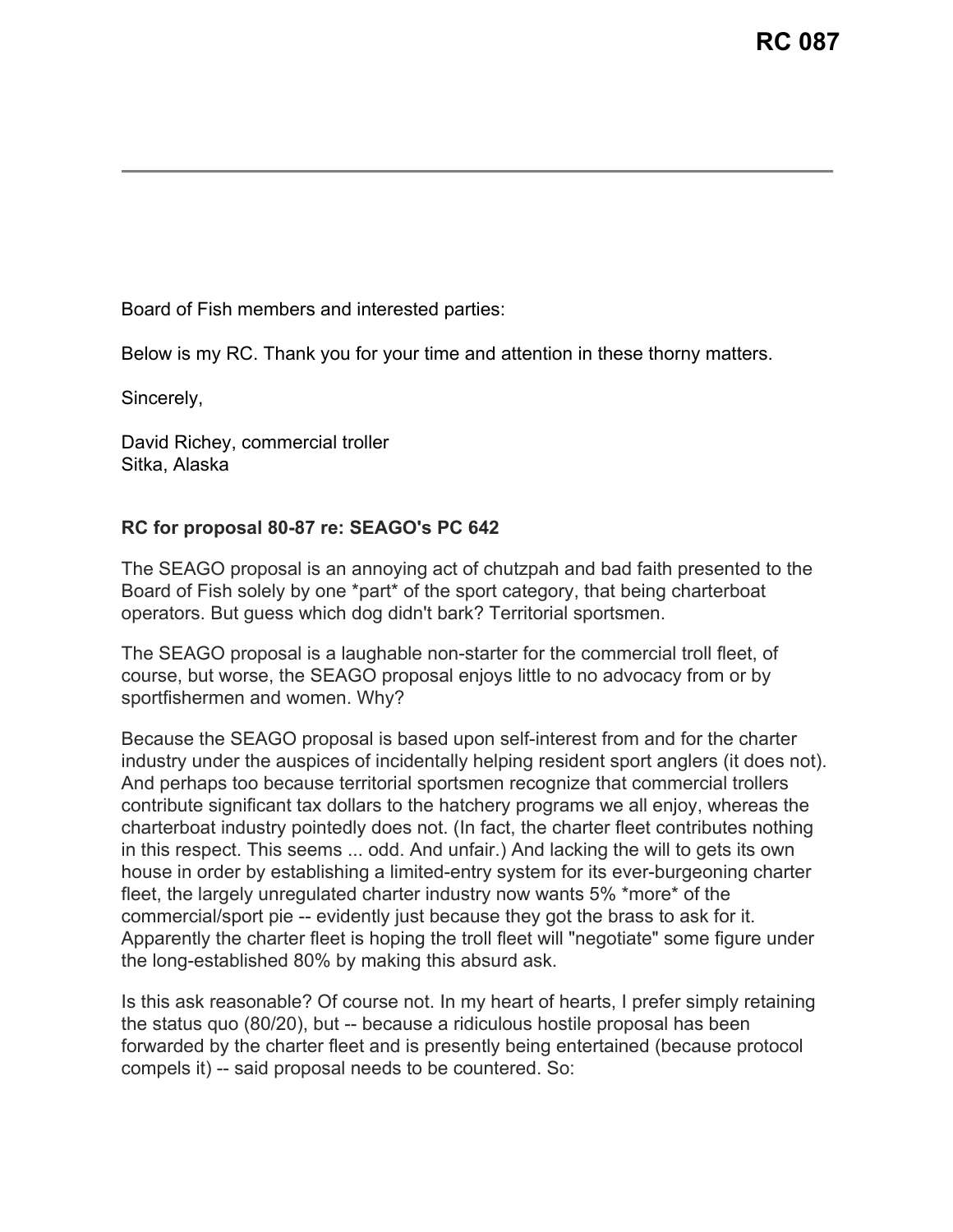## **The Amendment**

RE: Proposals 80-87 on Southeast Alaska sport and commercial King Salmon management, which are based upon the 2019 Treaty Agreement, I propose:

1) an \*increase\* in the troll harvest ceiling to 85% of the combined troll/sport allocation in Tiers 2-4 (Tiers h-f). Leaving charter-sports with 15%.

2) All gear groups (including and especially the charter fleet) must have in-season management and manage to a harvest cap. Hard numbers, fair to all.

3) Every single pound of salmon that commercial trollers land is accounted for and taxed to contribute to the common weal of our hatcheries. The same stringent expectation should be applied to the charter industry.

## **Reasons for this amendment.**

1) Treaty Pay-back clause doesn't allow Alaska to go over annual allocation. Regrettably, there ain't no wiggle room from an Alaskan perspective.

2) Since 2018 and the advent of Stocks of Concern (SoC), Charter-Sports have not caught their quota. The Sport underage varied from a minus 7,318 Chinook to a minus 1,396; when SoC management was introduced, Charter-Sports averaged 17.5% of the Charter-Sport/Commercial Troll allocation and troll averaged 82%

3) Since the new Treaty Agreement in 2019, the Charter-Sports average harvest was 18% and Troll averaged 83%

4) Since SoC Charter-Sport has not even harvested their 20% -- so why are they now asking for more? Commercial trollers are asking for more because, as Alaskan fishers who are part of a multi-state treaty, it's imperative to catch all of Alaska's quota and not leave fish on the table.

## **History**

1) In 1994 the BOF changed the Charter-Sports and Troll allocation from 17/83% to 20/80%. At the time is was agreed that this provided plenty of fish for sports. It was understood that sports would no longer ask for more.

2) And yet: SEAGO is now asking for more fish despite their inability to catch their current allocation.

3) In 1998, the original Treaty iteration promised Alaska more fish in the future as the Federally funded hatcheries ramped up. 189,419 adult Chinook returned to the Bonneville dam in 1995. In 2015 a record 1,337,101 returned. Why is SEAGO not fighting for more fish at the Treaty negotiations instead of attempting to rob resident